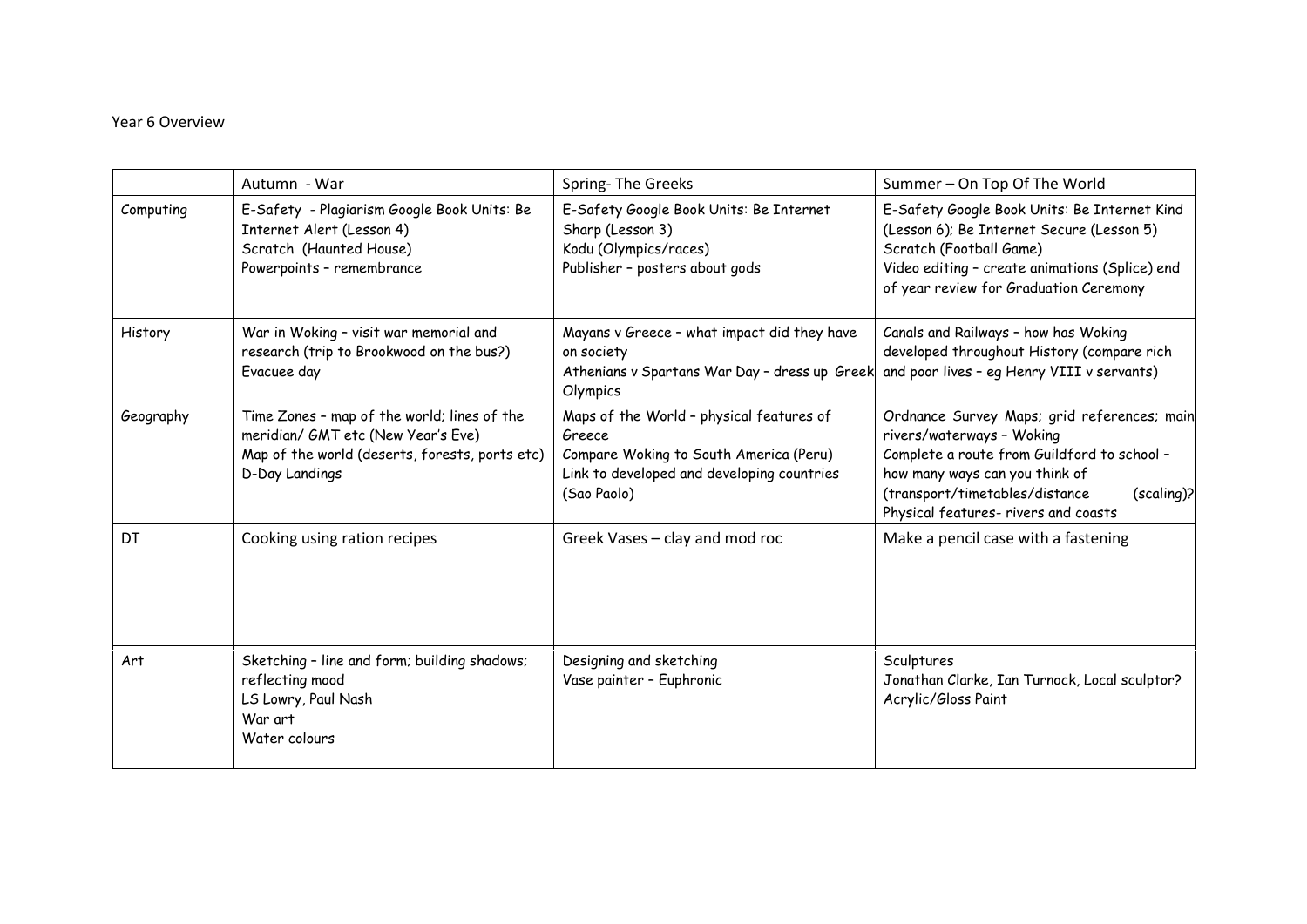| Science   | LIGHT- link to WW blackouts<br>Working Scientifically: Investigate Measure                                                                                                                    | Working Scientifically: Investigate Other<br>sources of power?<br>Children generate and test own questions to                                                                                                                                                                           | LIVING THINGS AND THEIR HABITAT-link<br>to climate change/river and coasts                                                       |
|-----------|-----------------------------------------------------------------------------------------------------------------------------------------------------------------------------------------------|-----------------------------------------------------------------------------------------------------------------------------------------------------------------------------------------------------------------------------------------------------------------------------------------|----------------------------------------------------------------------------------------------------------------------------------|
|           | pulse before, during and after exercise                                                                                                                                                       | explore with their own circuits.                                                                                                                                                                                                                                                        | Working Scientifically: Investigate Does<br>light travel in straight lines?                                                      |
|           | Dramatize going round the circulatory system.<br>Look at diagrams of the heart and blood                                                                                                      | Create circuits for a purpose e.g. light up a<br>house, football stadium.                                                                                                                                                                                                               | How does a filter affect light?                                                                                                  |
|           | vessels.<br>Keep a food and exercise diary.                                                                                                                                                   | Create circuits that don't work and children<br>have to work out what is wrong and how to fix                                                                                                                                                                                           | Experiment with kaleidoscopes and light<br>spectrums.                                                                            |
|           | Measure pulse after exercise and compare in<br>class.                                                                                                                                         | them.<br>Experiment using different size batteries and                                                                                                                                                                                                                                  | Use filters to experiment with different<br>colours of light.                                                                    |
|           | Create fact files on different types of animals.<br>Link with Darwin's origins of species.                                                                                                    | voltages e.g. observe what happens the more<br>bulbs you add to a circuit.<br>Watch programmes such as the Earth or Blue<br>Planet to see how animals adapt to survive.                                                                                                                 | Look at optical illusions.<br>Analyse a diagram of an eye.<br>Use mirrors to create reflections.<br>Draw outlines round shadows. |
|           | Grow mould in the classroom and look under a<br>microscope.<br>Grow mushrooms or fungi or go observe them<br>in the Wild Garden.                                                              | Look at Darwin's origins of species<br>Hire skulls from a museum to see how humans<br>have evolved over time.<br>Act out the demise of the Neanderthals<br>versus the Homosapiens.<br>Cross pollinate plants or look at varieties of<br>same kind, see difference in colours of petals. | Try bending light or a laser using mirrors.<br><b>SCIENCE FAIR</b>                                                               |
| <b>RE</b> | How is God Three - and yet One? How<br>can churches help us to understand<br>Christian belief?<br>Christmas: What do the Gospels say about the<br>birth of Jesus - and why is it 'good news'? | What helps Hindus to worship?<br>Easter: Did Jesus have to die?                                                                                                                                                                                                                         | How can a mosque help us to understand the<br>Muslim faith?<br>How do the pillars of Islam help Muslims live a<br>good life?     |
| Music     | Charanga: Happy<br>Compose music to evoke feelings                                                                                                                                            | Charanga: Fresh Prince of Bel Air<br>Compare to Jackson 5 (Motown)                                                                                                                                                                                                                      | Charanga: Dancing In The Street - Females in<br>Music                                                                            |